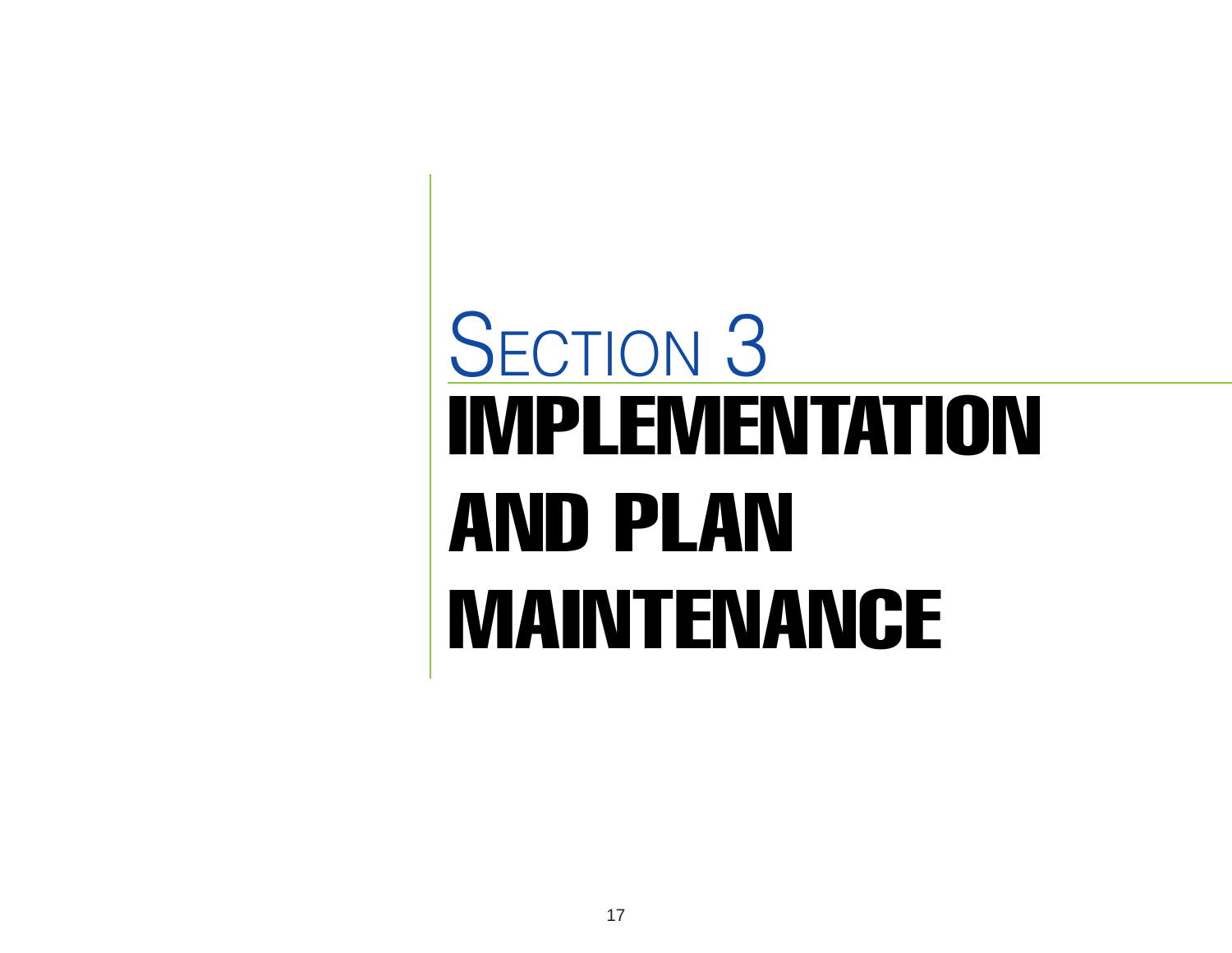The following section provides a description of how mitigation strategies will be implemented by participating jurisdictions, how the plan will be maintained, including plan monitoring, evaluation and updating, and how the public will continue to be involved in the pre-disaster mitigation planning process over the next 5 years.

#### **IMPLEMENTATION**

Strategies developed by participating jurisdictions may be implemented at the discretion of each jurisdiction, and opportunities for cross-jurisdictional collaboration are also encouraged.

Funding will be the critical factor impacting the implementation of mitigation strategies. Lowcost strategies or those with existing funding through local Capital Improvement Programs or other funding sources offer opportunities for jurisdictions to make immediate progress towards reducing their risk. Projects requiring significant funding or additional planning,

may be accomplished through strong local and County support. The various FEMA hazard mitigation programs along with other funding sources can be leveraged together to complete any level of mitigation actions (see Integration with Existing Plans below). Jurisdictions are encourage to coordinate with Tooele County, Utah Department of Emergency Management, and FEMA to develop grant projects.

Each action has been assigned to a specific person or local government office that is responsible for implementing that action. Since each jurisdiction has specific mitigation actions that will be implemented, they have adopted their locally specific Community of the plan separately. Jurisdictions may update their specific section of the plan by submitting it to the Planning and Community Development staff at Tooele County. A review will be conducted by the Tooele County staff. Upon their approval, the jurisdiction can then readopt the amended plan. Any changes to data, maps, actions, priorities, etc. are welcomed

throughout the next 5-years.

## Funding Sources

In addition to the various FEMA hazard mitigation grants that communities are eligible to apply for (visit https://www.fema.gov/grants/ mitigation for more information) there are other funding sources that communities can use independent of the FEMA grants or in addition to the grants. Communities are encouraged to contact Tooele County staff for additional grant sources and resources. In addition, the Utah Rural Coordinating Council provides an extensive inventory of rural resources and assistance opportunities (visit sites.google. com/utah.gov/rural/resources).

### INTEGRATION WITH EXISTING PI ANS

It will be the responsibility of each participating jurisdiction to determine additional implementation procedures. This includes integrating the plan into other planning documents where appropriate. It is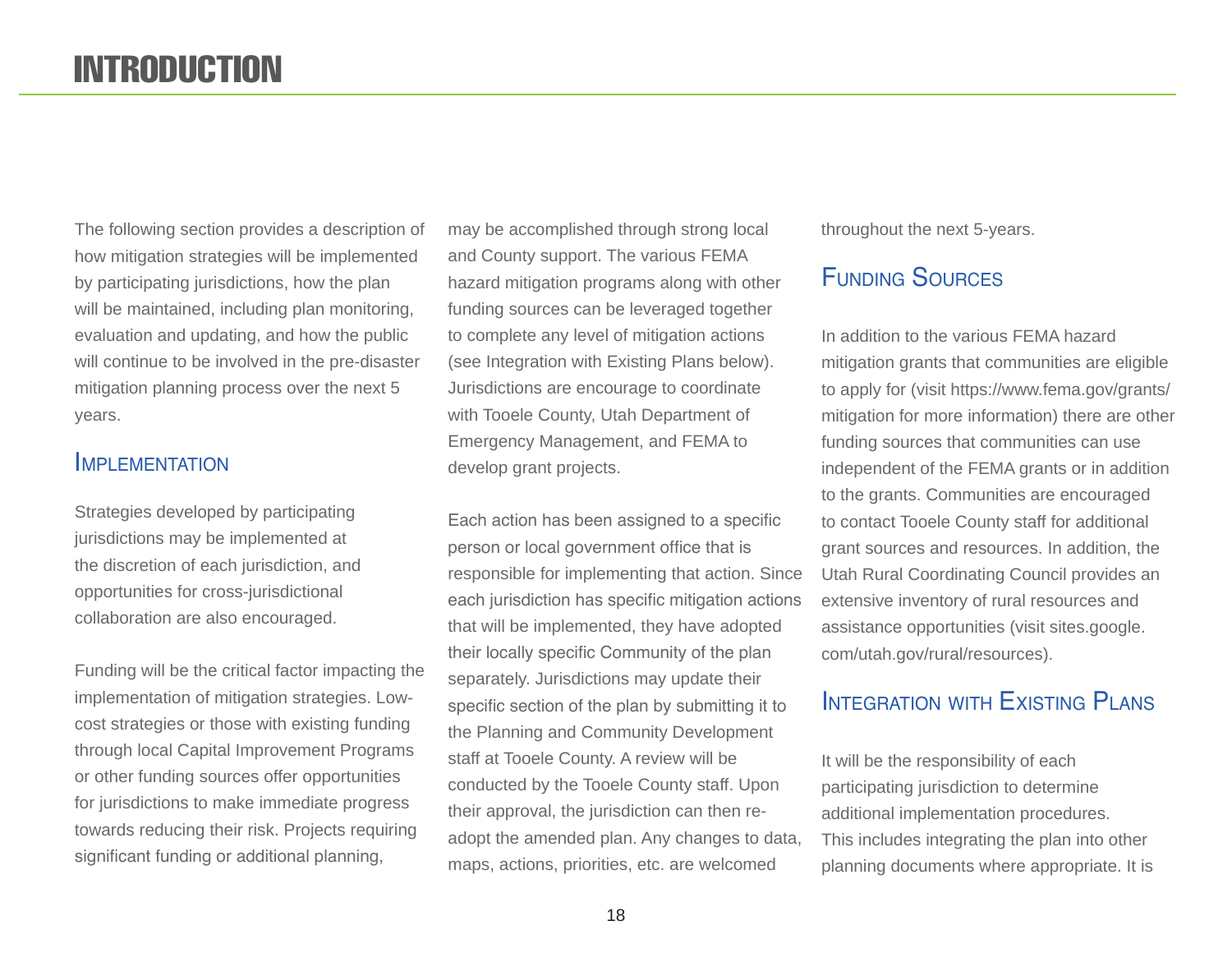encouraged that jurisdictions integrate their mitigation strategies into existing planning documents, including, but not limited to:

- General Plan
- Land Use Ordinances and/or Zoning codes
- **Subdivision Ordinances**
- Capital Improvement Plans
- Economic Development Plans
- Stormwater Management Plans
- Floodplain Management Plans
- Natural resource protection plans
- Wildfire protection plans
- **Emergency Operation Plans**
- Parks and Open Space Plans

## Plan Maintenance

#### **Plan Monitoring**

The implementation of the plan will be tracked annually approximately 2 to 3 months before the hazard mitigation grant applications are due. During this time, Tooele County staff will survey the progress of all jurisdictions towards completion of mitigation actions, including which actions have been completed, any obstacles or impediments to implementing actions, any actions that are no longer feasible, and any other comments from them on the plan and their progress. Staff will provide a summary of completed

strategies and community comments to the Tooele County Commissioners for review. The commission will make recommendations based on the review as to changes in monitoring and/or updating the plan.

#### **Plan Evaluation**

The plan will be evaluated on an ongoing basis by the Tooele County staff, with a formal review taking place once a year, in conjunction with the annual plan monitoring review. The formal evaluation will include a review of:

- Natural hazard event that has occurred in the past year and if any action is needed in communities impacted
- Mitigation actions that have been implemented
- Identify any mitigation actions to prioritize for the next year
- Identify communities needing assistance in implementing and/or applying for funding
- Update any changes to funding options and planning policies related to the PDMP process and grants
- Any significant new data or maps that affects the accuracy of the analysis or information in the plan
- Any staff or elected official turnover

#### **Plan Update**

The plan will be updated by Tooele County staff, contingent upon receiving funding for

the planning effort. This effort will take place towards the end of the five year period to ensure that the plan remains compliant with state and federal regulations. In addition, continual data gathering based upon ongoing activities that closely align with other Tooele County programs will take place and be applied to the updated plan.

Tooele County staff will work with individual communities and counties throughout to ensure all hazard mitigation grant applications are pursued based on approved strategies from the plan. If a community needs to change or add mitigation strategies or any other amendment to their community section, they will have to submit changes to Tooele County, County Council for review and approval.

## CONTINUED PUBLIC INVOLVEMENT

Throughout the next 5 years the public will be continuously notified of plan updates and be invited to participate in reviews of the plan evaluation, monitoring and updating. In addition, Tooele County will encourage communities to continue to educate and inform residents about natural hazard mitigation.

Annually, a presentation based on the plan monitoring and evaluation will be given to